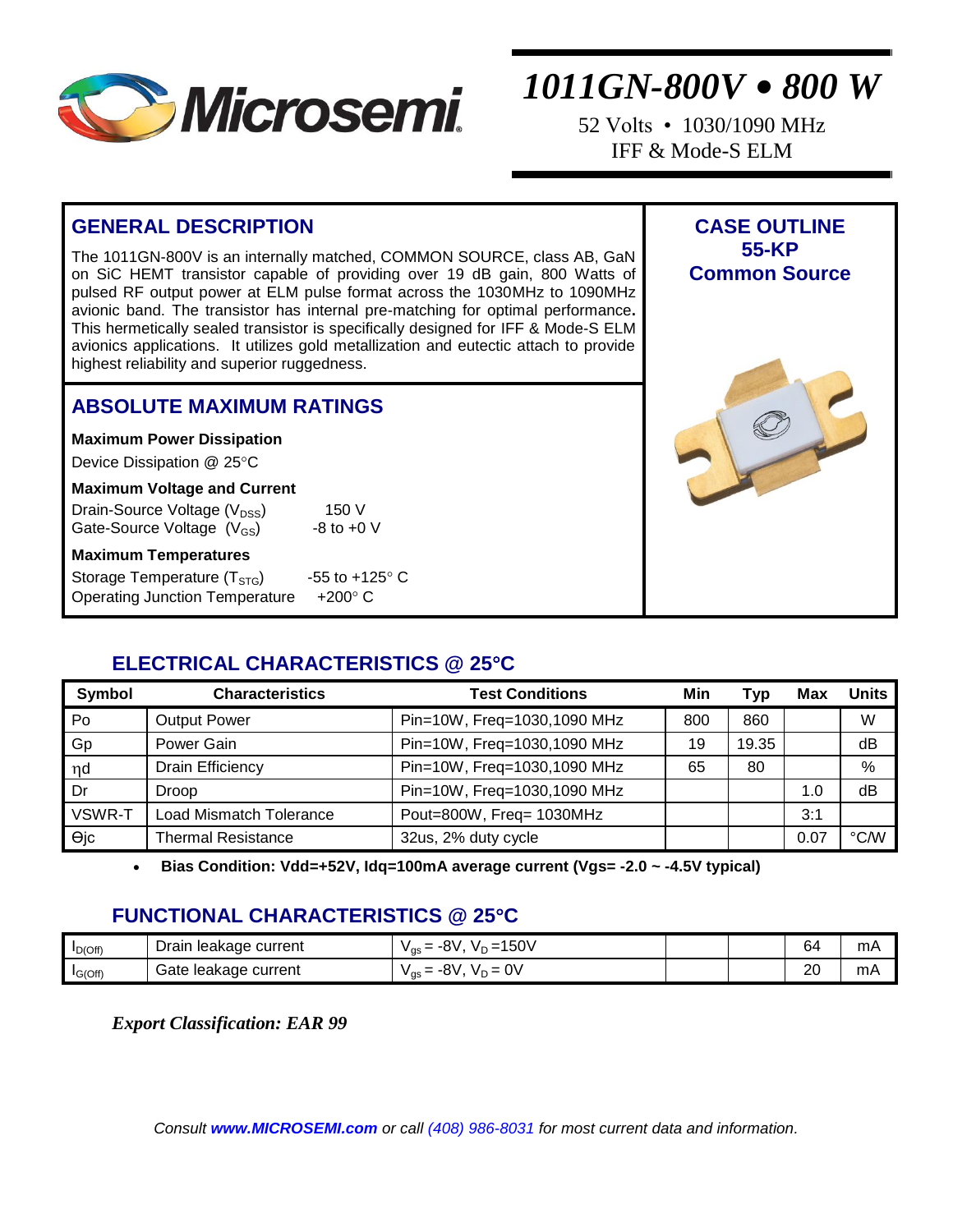

52 Volts • 1030/1090 MHz IFF & Mode-S ELM

#### **TYPICAL PERFORMACE DATA UNDER MODE-S ELM (32µS on 18µS off, N=48 pulses, DF=6.4%)**

| <b>Frequency</b> | Pin<br>(W) | Pout<br>(W) | Id<br>(A) | <b>RL</b><br>(dB) | $\eta_{\text{D}}$ @ pulse 1<br>(%) | Gain<br>(dB) | Droop @ Pulse 48<br>(dB) |
|------------------|------------|-------------|-----------|-------------------|------------------------------------|--------------|--------------------------|
| 1030 MHz         | 10         | 912         | 1.54      | $-18$             | 73                                 | 19.6         | 19.0                     |
| 1090 MHz         | 10         | 877         | 1.45      | $-14$             | 74                                 | 19.4         | 18.8                     |

### **TYPICAL PERFORMACE DATA UNDER (32µS, DF=2%)**

| <b>Frequency</b> | Pin<br>(W) | Pout<br>(W) | ld<br>(A) | RL<br>(dB) | η <sub>D</sub><br>(%) | Gain<br>(dB) | <b>Droop</b><br>(dB) |
|------------------|------------|-------------|-----------|------------|-----------------------|--------------|----------------------|
| 1030 MHz         | 10         | 891         | .497      | $-18$      | 85                    | 19.5         | .05                  |
| 1090 MHz         | 10         | 851         | .481      | $-14$      | 83                    | 19.3         | .05                  |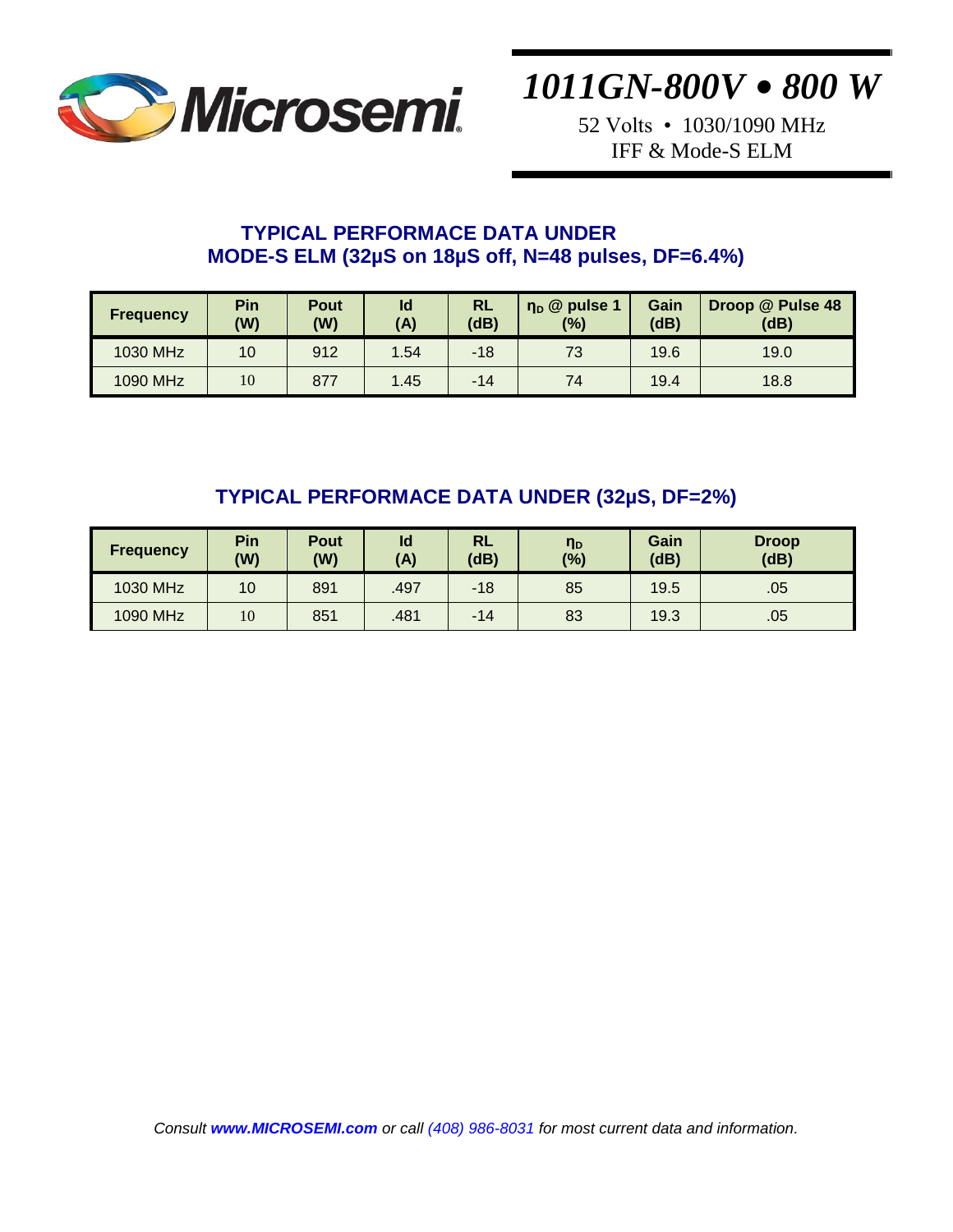

52 Volts • 1030/1090 MHz IFF & Mode-S ELM

## **OVERALL CIRCUIT DIMENSION (inches)**



**Please contact Microsemi for details**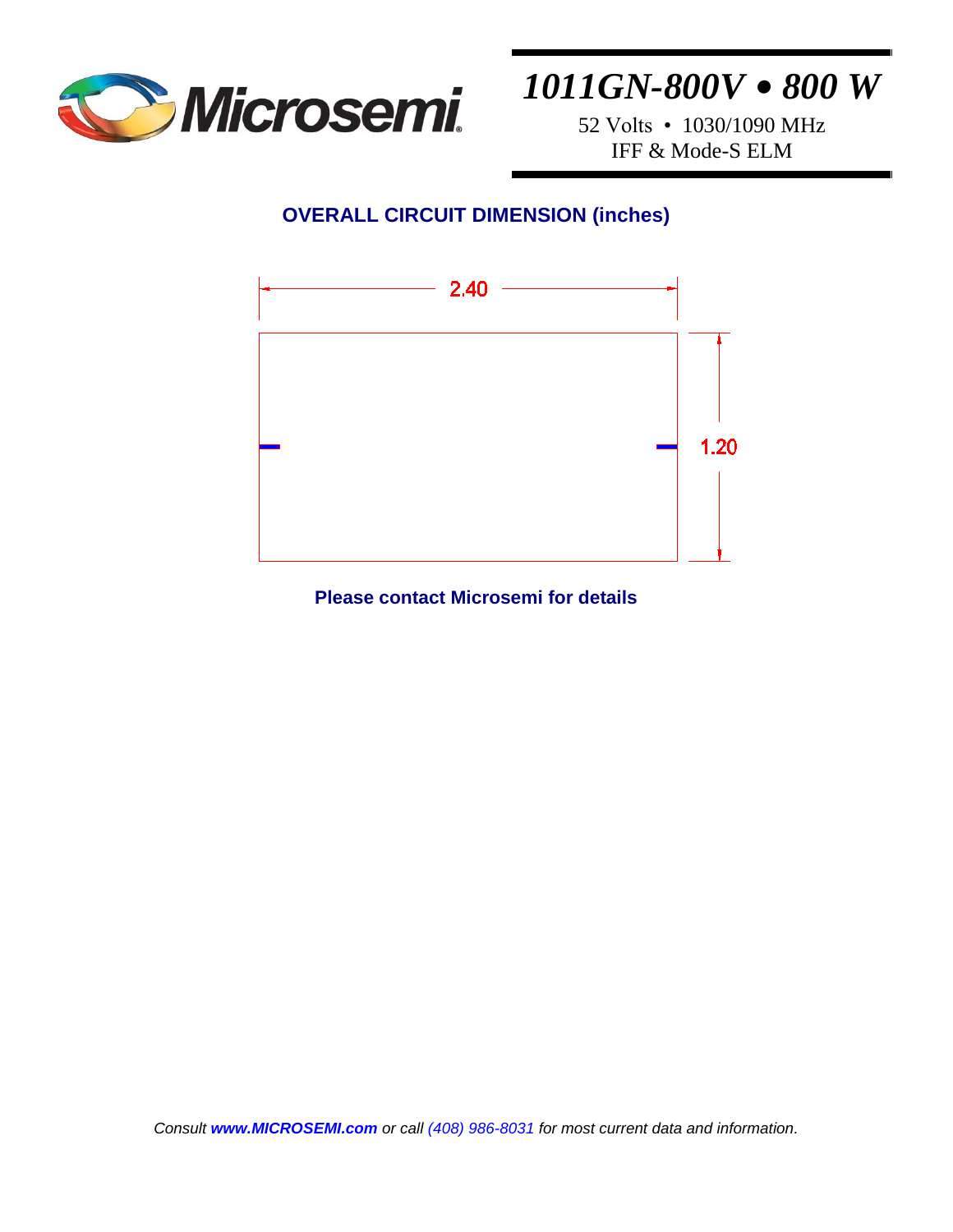

52 Volts • 1030/1090 MHz IFF & Mode-S ELM

#### **55-KP PACKAGE DIMENSION**



| imension     | <b>Min</b><br>(mil) | <b>Min</b><br>(mm) | <b>Max</b><br>(mil) | <b>Max</b><br>(mm) |  |
|--------------|---------------------|--------------------|---------------------|--------------------|--|
| $\mathbf{A}$ | 370                 | 9.40               | 372                 | 9.44               |  |
| $\bf{B}$     | 492                 | 12.49              | 504                 | 12.80              |  |
| $\mathbf C$  | 700                 | 17.78              | 702                 | 17.83              |  |
| D            | 830                 | 21.08              | 832                 | 21.13              |  |
| E            | 1030                | 26.16              | 1032                | 26.21              |  |
| F            | 150                 | 3.81               | 152                 | 3.86               |  |
| G            | 150                 | 3.81               | 152                 | 3.86               |  |
| $\bf{H}$     | 385                 | 9.78               | 387                 | 9.83               |  |
| I            | 130                 | 3.30               | 1.32                | 3.35               |  |
| $\mathbf{J}$ | 003                 | .76                | 005                 | .127               |  |
| $\mathbf K$  | 125                 | 3.17               | 144                 | 3.66               |  |
| L            | 100                 | 2.54               | 114                 | 2.90               |  |
| M            | 085                 | 2.16               | 086                 | 2.18               |  |
| $\mathbf N$  | 065                 | 1.65               | 66                  | 1.68               |  |
| $\mathbf{o}$ | 392                 | 9.96               | 404                 | 10.26              |  |